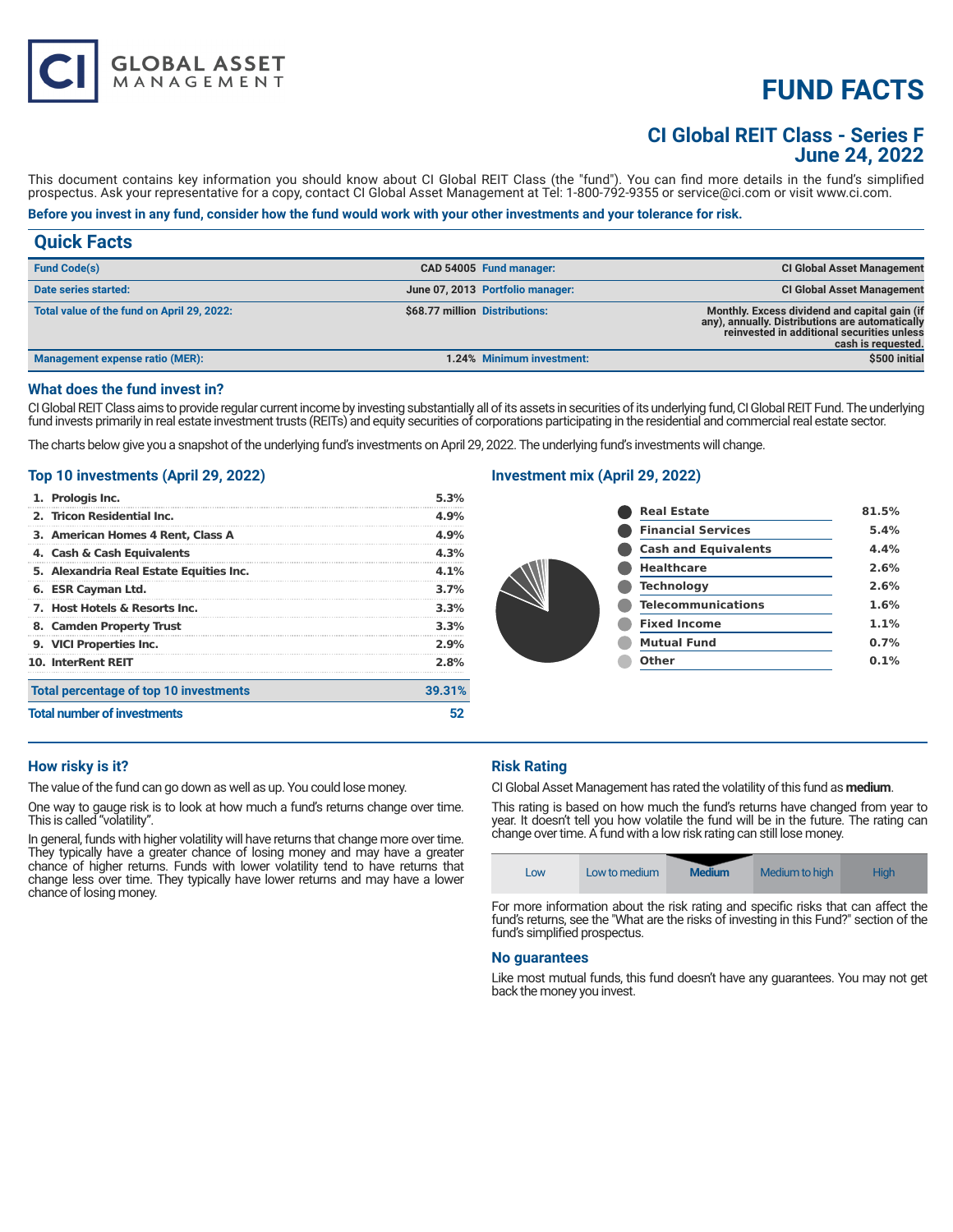# **CI Global REIT Class - Series F**

#### **How has the fund performed?**

This section tells you how Series F securities of the fund have performed over the past 8 calendar year(s). Returns are after expenses have been deducted. These expenses reduce the fund's returns.

#### **Year-by-year returns**

This chart shows how Series F securities of the fund performed in each of the past 8 calendar year(s). This fund series dropped in value in 2 of the last 8 calendar year(s). The range of returns and change from year to year can help you assess how risky the fund has been in the past. It does not tell you how the fund will perform in the future.



#### **Best and worst 3-month returns**

This table shows the best and worst returns for Series F securities of the fund in a 3-month period over the past 8 calendar year(s). The best and worst 3-month returns could be higher or lower in the future. Consider how much of a loss you could afford to take in a short period of time.

|                    | <b>Return</b> | 3 months ending | If you invested \$1,000 at the beginning of the period |
|--------------------|---------------|-----------------|--------------------------------------------------------|
| <b>Best return</b> | 13.6%         | August 31, 2021 | Your investment would rise to \$1,136                  |
| Worst return       | $-15.0\%$     | March 31, 2020  | Your investment would drop to \$850                    |

## **Average return**

As at April 29, 2022, a person who invested \$1,000 in Series F securities of the fund since inception has \$2,021. This works out to an annual compounded rate of return of 8.2%.

# **Who is this fund for?**

#### **This fund may be suitable for you if you:**

- are willing to accept a medium degree of risk<br>• are seeking a requier source of income
- are seeking a regular source of income<br>• are seeking a fund investing in the real of
- are seeking a fund investing in the real estate sector<br>• are planning to hold your investment for the long term
- are planning to hold your investment for the long term

# **A word about tax**

In general, you'll have to pay income tax on any money you make on a fund. How much you pay depends on the tax laws where you live and whether or not you hold the fund in a registered plan such as a Registered Retirement Savings Plan, or a Tax-Free Savings Account. Keep in mind that if you hold your fund in a non-registered account, fund distributions are included in your taxable income, whether you get them in cash or have them reinvested.